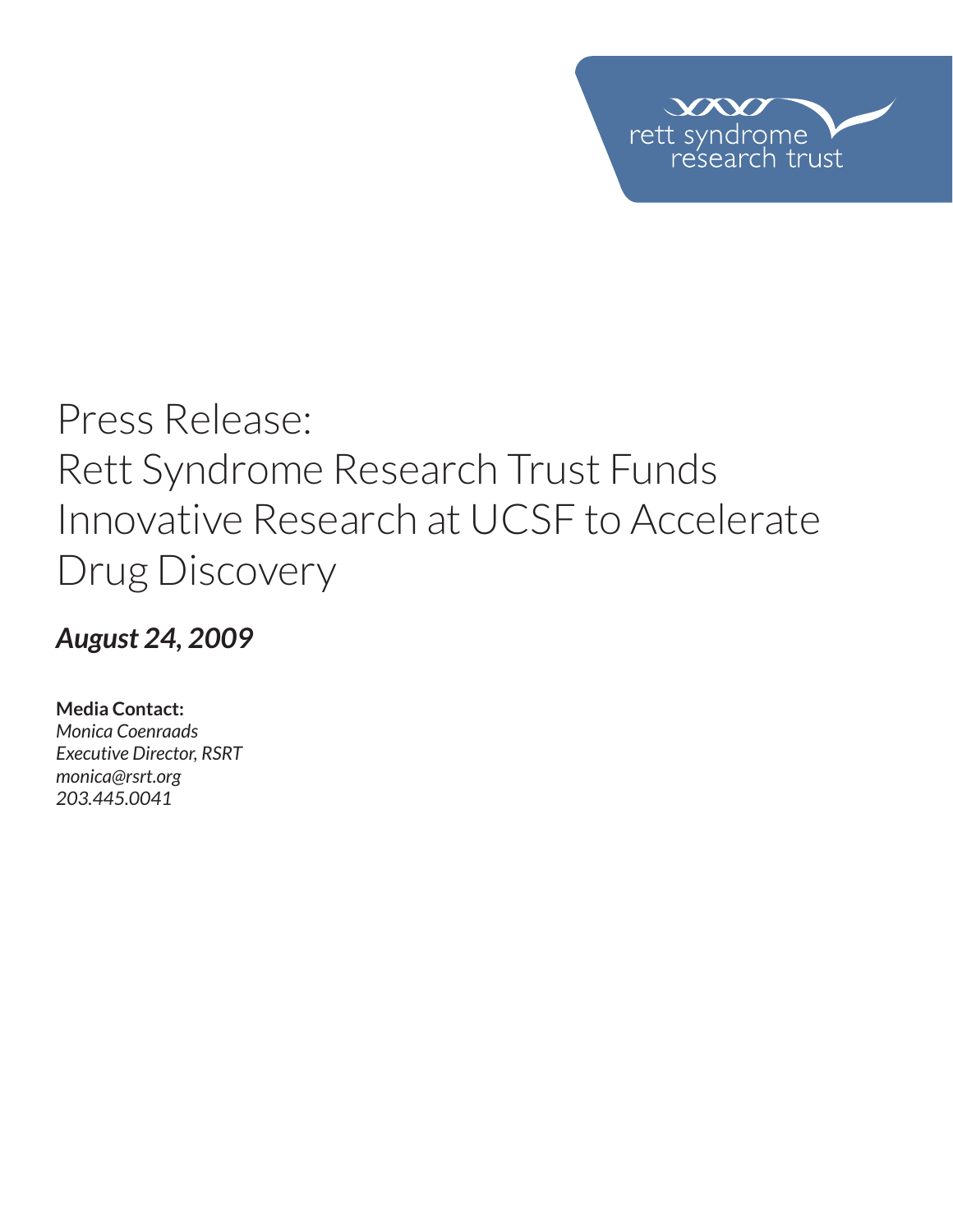## Rett Syndrome Research Trust Funds Innovative Research at UCSF to Accelerate Drug Discovery

The Rett Syndrome Research Trust announced today its financial support of an innovative research project with significant therapeutic potential. The project will be conducted in the laboratory of Stavros Lomvardas at the University of California, San Francisco.

Lomvardas discovered that the MeCP2 protein, associated with a variety of neurological disorders, including Rett Syndrome, regulates olfactory neuron differentiation in an unusual way. Olfactory receptor neurons, or ORNs, are crucial to our sense of smell. A differentiated, mature olfactory neuron expresses several molecular markers in a mutually exclusive manner.

But Lomvardas observed that in MeCP2 knockout mice these neurons co-express these molecular markers. Lomvardas will capitalize on the violation of the mutually exclusive expression pattern to develop a molecular assay for MeCP2 activity. The assay will then be used in a high throughput screen to identify chemical compounds that can reverse the molecular consequences of MeCP2 deletion in olfactory neurons. These experiments may be consequential to disease areas beyond Rett where epigenetic phenomena play a role.

"To my knowledge there are currently no cellular assays for MeCP2 dysfunction that are amenable to high throughput screening. Dr. Lomvardas is therefore uniquely positioned to develop the first in vitro assay that can be utilized to screen tens of thousands of chemical compounds in search of novel drugs to treat Rett Syndrome. Furthermore his research has the potential to contribute significantly to our understanding of MeCP2 function," said Adrian Bird, RSRT trustee and scientific advisor.

Lomvardas received his doctorate degree in biochemistry at Columbia University where he trained in the laboratory of Dimitris Thanos and Nobel Laureate Richard Axel. He established his independent lab at UCSF two years ago. Though at an early stage in his career, Lomvardas has already generated an impressive list of high-profile manuscripts.

"It is a great honor to be selected for funding from the Rett Syndrome Research Trust. I am fully committed to the goals of the Trust and I will work hard towards the better understanding of the causes of Rett Syndrome and the development of potential therapeutic approaches," said Lomvardas.

"Dr.Lomvardas is precisely the kind of out-of-the-box thinker and productive scientist RSRT seeks to recruit into the field. He has a track record of generating and executing on transformative ideas. I look forward with anticipation to the advances he will undoubtedly make," said Monica Coenraads, executive director of the Rett Syndrome Research Trust and mother to a daughter with the disorder.

An interview with Dr. Lomvardas is available online at the RSRT Blog.